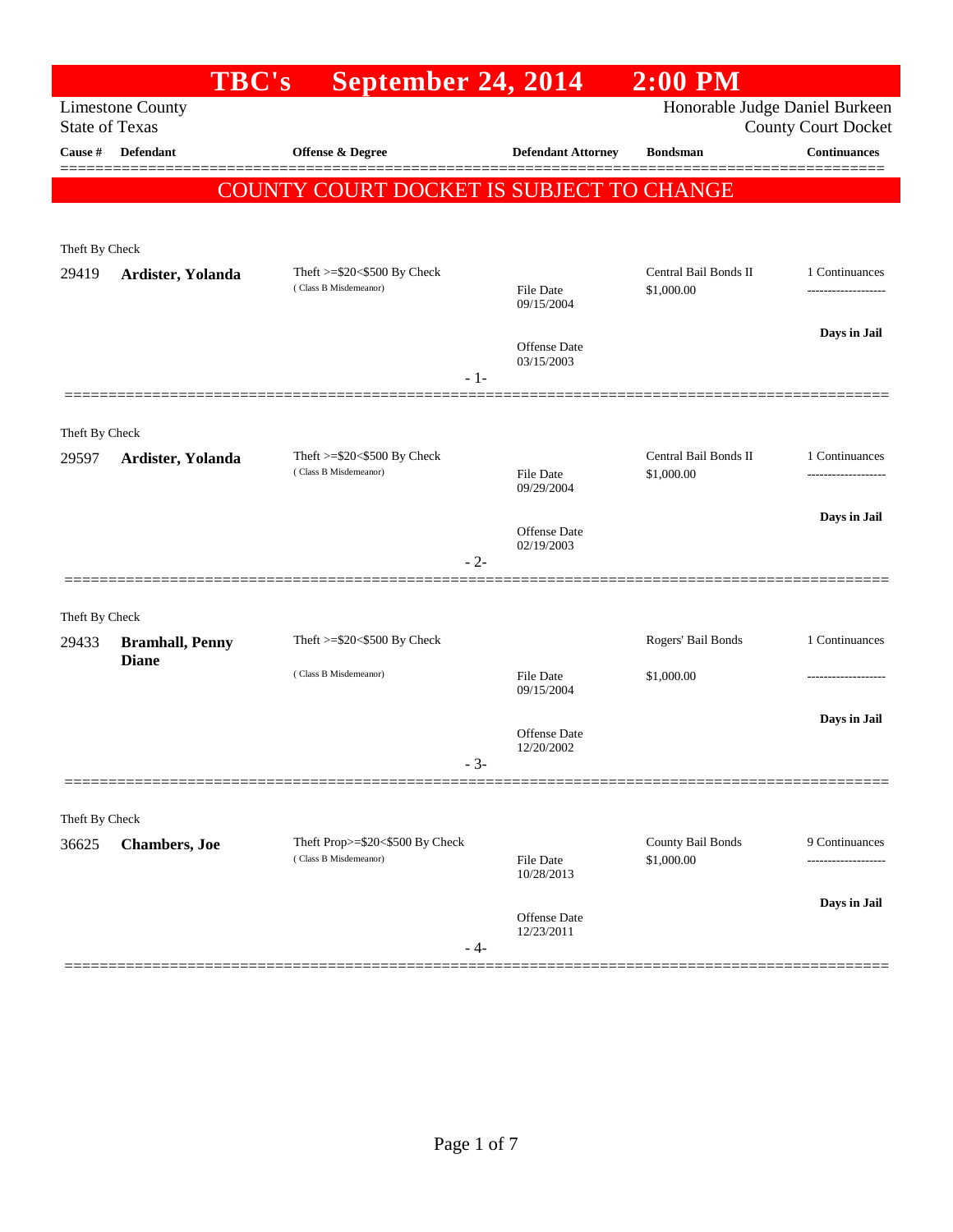|                         | <b>TBC's</b>                 | September 24, 2014                                                      |                                           | $2:00$ PM                 |                                                              |
|-------------------------|------------------------------|-------------------------------------------------------------------------|-------------------------------------------|---------------------------|--------------------------------------------------------------|
| <b>State of Texas</b>   | <b>Limestone County</b>      |                                                                         |                                           |                           | Honorable Judge Daniel Burkeen<br><b>County Court Docket</b> |
| Cause #                 | <b>Defendant</b>             | Offense & Degree                                                        | <b>Defendant Attorney</b>                 | <b>Bondsman</b>           | <b>Continuances</b>                                          |
|                         |                              | COUNTY COURT DOCKET IS SUBJECT TO CHANGE                                |                                           |                           |                                                              |
|                         |                              |                                                                         |                                           |                           |                                                              |
| Theft By Check          |                              |                                                                         |                                           |                           |                                                              |
| 24071                   | <b>Currie, Russ A</b>        | Theft By Check<br>(Class B Misdemeanor)                                 | Benjie Reed<br>File Date<br>01/13/1999    | Benjie Reed<br>\$1,000.00 | 2 Continuances<br>-------------------                        |
|                         |                              |                                                                         | Offense Date<br>09/11/1998                |                           | Days in Jail                                                 |
|                         |                              | $-5-$                                                                   |                                           |                           |                                                              |
|                         |                              |                                                                         |                                           |                           |                                                              |
| Theft By Check<br>36636 | <b>Favors, Angela Elmore</b> | Theft Prop>=\$20<\$500 By Check; Theft                                  |                                           | County Bail Bonds         | 9 Continuances                                               |
|                         |                              | Prop>=\$20<\$500 By Check<br>(Class B Misdemeanor; Class B Misdemeanor) | File Date                                 | \$1,000.00                |                                                              |
|                         |                              |                                                                         | 10/28/2013                                |                           | Days in Jail                                                 |
|                         |                              |                                                                         | Offense Date<br>02/16/2013;<br>02/16/2013 |                           |                                                              |
|                         |                              | $-6-$                                                                   |                                           |                           |                                                              |
| Theft By Check          |                              |                                                                         |                                           |                           |                                                              |
| 27951                   | Freeman, Monica              | Theft $>=$ \$20 $<$ \$500 By Check                                      | Benjie Reed                               | Personal Bond             | 55 Continuances                                              |
|                         | <b>Patress</b>               | (Class B Misdemeanor)                                                   | File Date<br>04/11/2003                   | \$1,000.00                | ------------------                                           |
|                         |                              |                                                                         | <b>Offense Date</b><br>09/25/2002         |                           | Days in Jail                                                 |
|                         |                              | $-7-$                                                                   |                                           |                           |                                                              |
| Theft By Check          |                              |                                                                         |                                           |                           |                                                              |
| 30853                   | Freeman, Monica              | Theft Prop>=\$20<\$500 By Check                                         | Benjie Reed                               | Reed, Benjie              | 55 Continuances                                              |
|                         | <b>Patress</b>               | (Class B Misdemeanor)                                                   | File Date<br>12/13/2005                   | \$1,000.00                |                                                              |
|                         |                              |                                                                         | Offense Date                              |                           | Days in Jail                                                 |
|                         |                              | $-8-$                                                                   | 04/26/2005                                |                           |                                                              |
|                         |                              |                                                                         |                                           |                           |                                                              |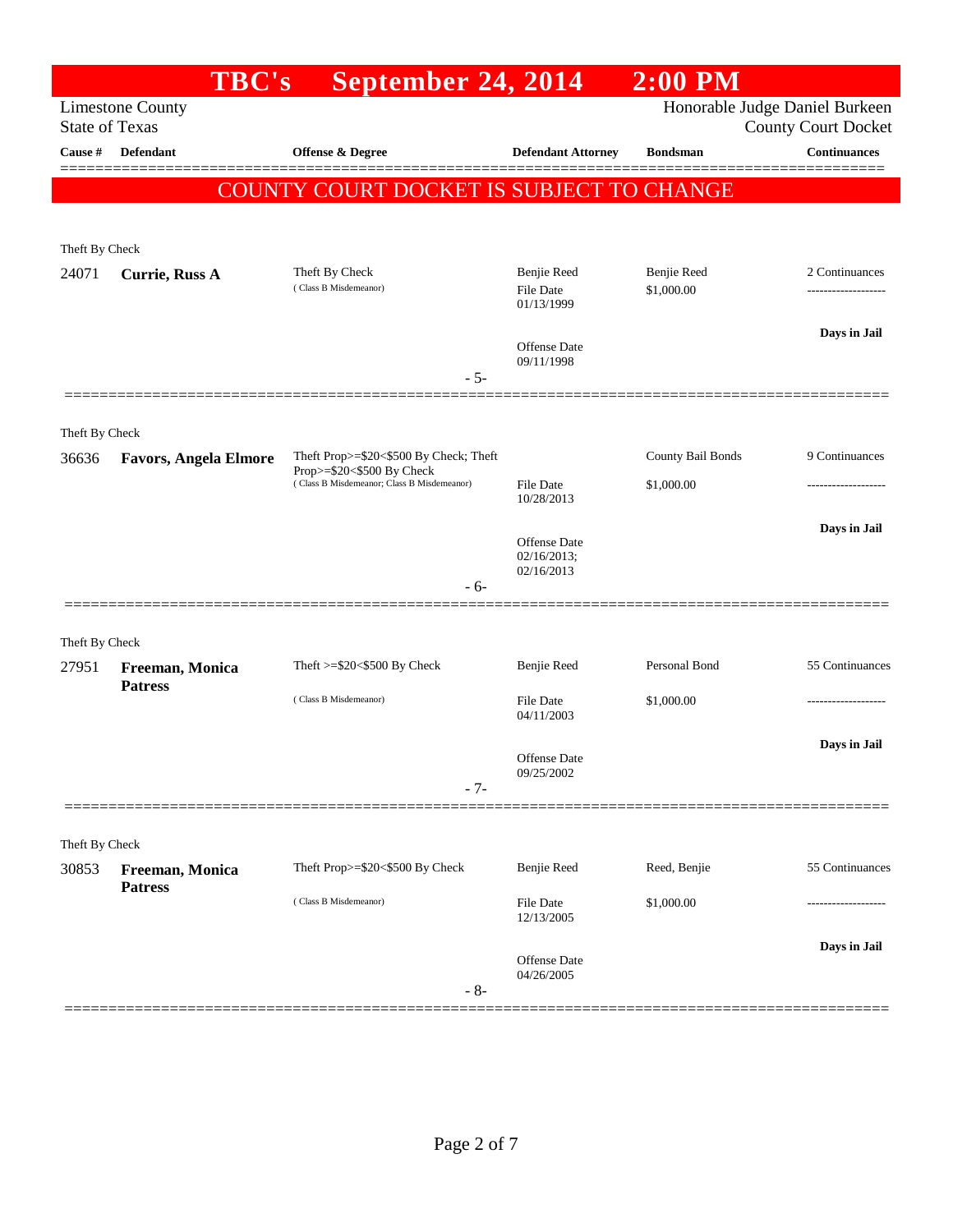|                                  | <b>TBC's</b>                | September 24, 2014                                       |                                               | $2:00$ PM                   |                                                   |
|----------------------------------|-----------------------------|----------------------------------------------------------|-----------------------------------------------|-----------------------------|---------------------------------------------------|
|                                  | <b>Limestone County</b>     |                                                          |                                               |                             | Honorable Judge Daniel Burkeen                    |
| <b>State of Texas</b><br>Cause # | <b>Defendant</b>            | <b>Offense &amp; Degree</b>                              | <b>Defendant Attorney</b>                     | <b>Bondsman</b>             | <b>County Court Docket</b><br><b>Continuances</b> |
|                                  |                             | COUNTY COURT DOCKET IS SUBJECT TO CHANGE                 |                                               |                             |                                                   |
| Theft By Check                   |                             |                                                          |                                               |                             |                                                   |
| 36640                            | <b>Green, Stanley Wayne</b> | Theft Prop>=\$20<\$500 By Check<br>(Class B Misdemeanor) | Justin Reed<br><b>File Date</b><br>10/28/2013 | Personal Bond<br>\$1,000.00 | 6 Continuances<br>------------------              |
|                                  |                             | - 9-                                                     | <b>Offense Date</b><br>03/21/2012             |                             | Days in Jail                                      |
| <b>Review Hearing</b>            |                             |                                                          |                                               |                             |                                                   |
| 36831                            | <b>Green, Stanley Wayne</b> | Bail Jumping And Fail To Appear<br>(Class A Misdemeanor) | Justin Reed<br><b>File Date</b><br>01/27/2014 | Reed, Justin<br>\$2,000.00  | 7 Continuances<br>.                               |
|                                  |                             | $-10-$                                                   | <b>Offense Date</b><br>01/15/2014             |                             | Days in Jail                                      |
|                                  |                             |                                                          |                                               |                             |                                                   |
| Theft By Check<br>36113          | Hedden, Mary                | Theft Prop>=\$20<\$500 By Check<br>(Class B Misdemeanor) | <b>File Date</b><br>10/25/2012                | Smith, Bob C<br>\$1,000.00  | 7 Continuances<br>---------------                 |
|                                  |                             | $-11-$                                                   | <b>Offense Date</b><br>05/28/2011             |                             | Days in Jail                                      |
| Theft By Check                   |                             |                                                          |                                               |                             |                                                   |
| 36114                            | Hedden, Mary                | Theft Prop>=\$20<\$500 By Check<br>(Class B Misdemeanor) | <b>File Date</b><br>10/25/2012                | Smith, Bob C<br>\$1,000.00  | 7 Continuances                                    |
|                                  |                             | $-12-$                                                   | <b>Offense Date</b><br>07/13/2011             |                             | Days in Jail                                      |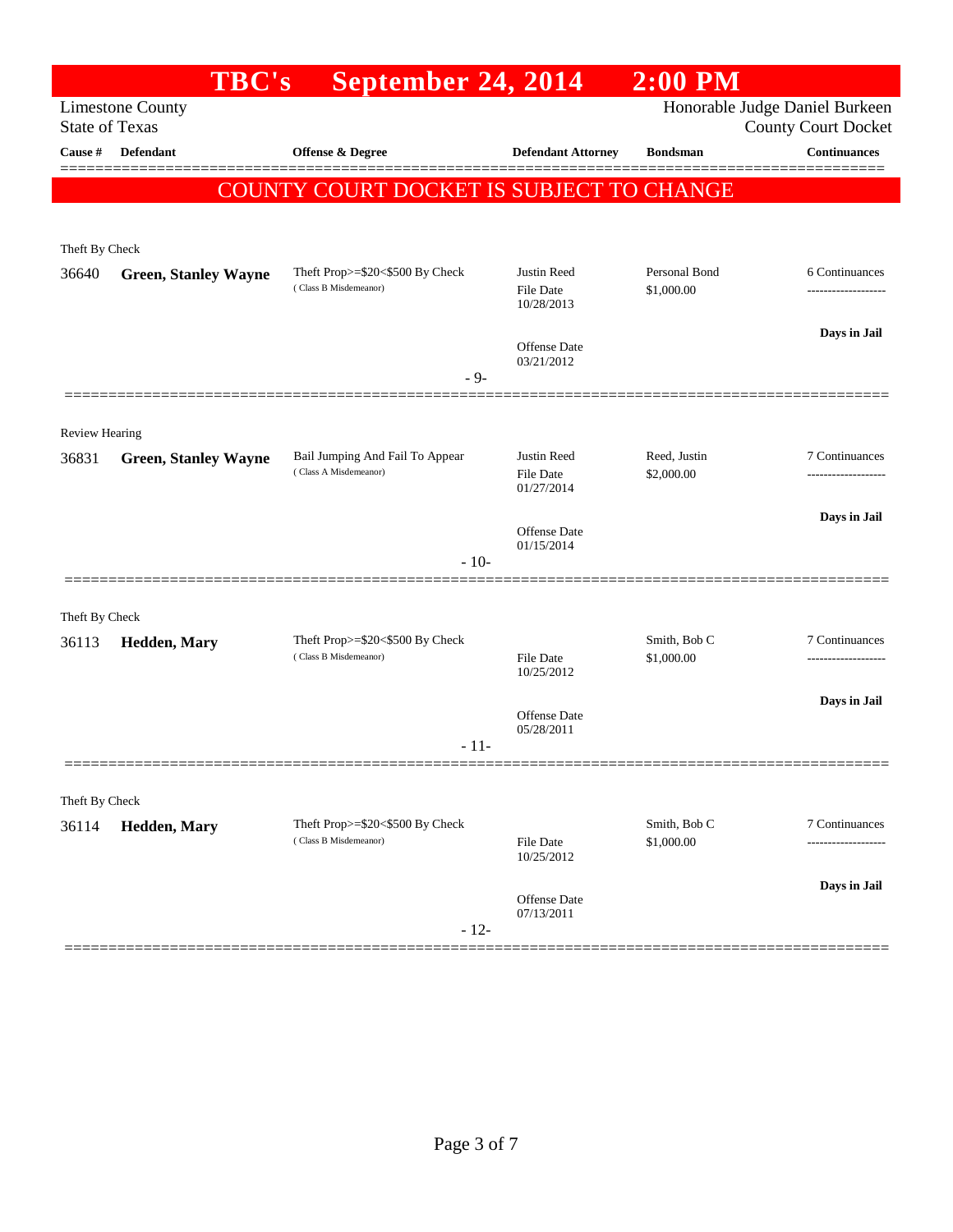|                                  | <b>TBC's</b>                  | September 24, 2014                       |                                | $2:00$ PM                      |                                                   |
|----------------------------------|-------------------------------|------------------------------------------|--------------------------------|--------------------------------|---------------------------------------------------|
|                                  | <b>Limestone County</b>       |                                          |                                | Honorable Judge Daniel Burkeen |                                                   |
| <b>State of Texas</b><br>Cause # | Defendant                     | Offense & Degree                         | <b>Defendant Attorney</b>      | <b>Bondsman</b>                | <b>County Court Docket</b><br><b>Continuances</b> |
|                                  |                               |                                          |                                |                                |                                                   |
|                                  |                               | COUNTY COURT DOCKET IS SUBJECT TO CHANGE |                                |                                |                                                   |
|                                  |                               |                                          |                                |                                |                                                   |
| Theft By Check                   |                               |                                          |                                |                                |                                                   |
| 36648                            | Henderson, Carrisa            | Theft Prop>=\$20<\$500 By Check          |                                | Ace Bail Bonds - Crockett      | 1 Continuances                                    |
|                                  | Marie                         | (Class B Misdemeanor)                    | <b>File Date</b>               | \$1,000.00                     | --------------                                    |
|                                  |                               |                                          | 10/28/2013                     |                                |                                                   |
|                                  |                               |                                          | Offense Date                   |                                | Days in Jail                                      |
|                                  |                               |                                          | 01/14/2013                     |                                |                                                   |
|                                  |                               | $-13-$                                   |                                |                                |                                                   |
|                                  |                               |                                          |                                |                                |                                                   |
| Theft By Check                   |                               |                                          |                                |                                | 9 Continuances                                    |
| 36652                            | Holmes, Curtis Calvin,<br>Jr. | Theft Prop>=\$20<\$500 By Check          | <b>Bobby Reed</b>              | Reed, Bobby                    |                                                   |
|                                  |                               | (Class B Misdemeanor)                    | File Date<br>10/29/2013        | \$1,000.00                     |                                                   |
|                                  |                               |                                          |                                |                                | Days in Jail                                      |
|                                  |                               |                                          | <b>Offense</b> Date            |                                |                                                   |
|                                  |                               | $-14-$                                   | 11/18/2012                     |                                |                                                   |
|                                  |                               |                                          |                                |                                |                                                   |
| Theft By Check                   |                               |                                          |                                |                                |                                                   |
| 36122                            | <b>King, Sandra Dee</b>       | Theft Prop>=\$20<\$500 By Check          |                                | Personal Bond                  | 5 Continuances                                    |
|                                  |                               | (Class B Misdemeanor)                    | <b>File Date</b><br>10/25/2012 | \$1,000.00                     |                                                   |
|                                  |                               |                                          |                                |                                | Days in Jail                                      |
|                                  |                               |                                          | Offense Date<br>08/14/2011     |                                |                                                   |
|                                  |                               | $-15-$                                   |                                |                                |                                                   |
|                                  |                               |                                          |                                |                                |                                                   |
| Theft By Check                   |                               |                                          |                                |                                |                                                   |
| 36677                            | <b>Martin, Dusti Jolene</b>   | Theft Prop>=\$20<\$500 By Check          | Justin Reed                    | Reed, Justin                   | 4 Continuances                                    |
|                                  |                               | (Class B Misdemeanor)                    | File Date<br>10/29/2013        | \$1,000.00                     | ---------------                                   |
|                                  |                               |                                          |                                |                                | Days in Jail                                      |
|                                  |                               |                                          | Offense Date<br>01/02/2013     |                                |                                                   |
|                                  |                               | $-16-$                                   |                                |                                |                                                   |
|                                  |                               |                                          |                                |                                |                                                   |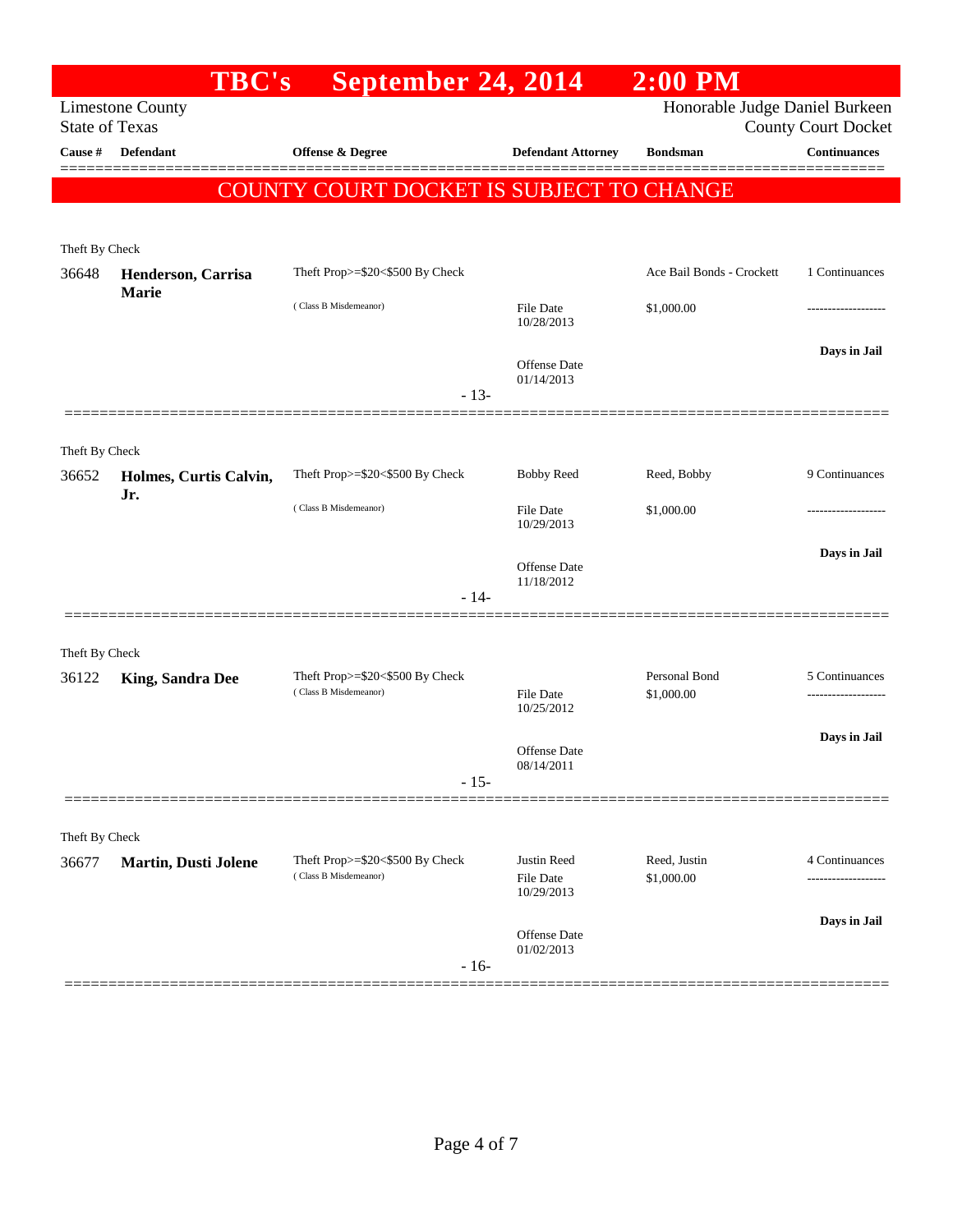|                       | <b>TBC's</b>                | September 24, 2014                                          |                                              | $\overline{2:00}$ PM             |                            |
|-----------------------|-----------------------------|-------------------------------------------------------------|----------------------------------------------|----------------------------------|----------------------------|
| <b>State of Texas</b> | <b>Limestone County</b>     |                                                             |                                              | Honorable Judge Daniel Burkeen   | <b>County Court Docket</b> |
| Cause #               | <b>Defendant</b>            | Offense & Degree                                            | <b>Defendant Attorney</b>                    | <b>Bondsman</b>                  | <b>Continuances</b>        |
|                       |                             | <b>COUNTY COURT DOCKET IS SUBJECT TO CHANGE</b>             |                                              |                                  | =======                    |
|                       |                             |                                                             |                                              |                                  |                            |
| Theft By Check        |                             |                                                             |                                              |                                  |                            |
| 36672                 | <b>Moore, Shawn Trevino</b> | Theft Prop>=\$20<\$500 By Check                             |                                              | Immediate Bail Bonds -<br>Dallas | 4 Continuances             |
|                       |                             | (Class B Misdemeanor)                                       | File Date<br>10/29/2013                      | \$1,000.00                       |                            |
|                       |                             |                                                             | <b>Offense</b> Date<br>12/10/2012            |                                  | Days in Jail               |
|                       |                             | $-17-$                                                      |                                              |                                  |                            |
| Theft By Check        |                             |                                                             |                                              |                                  |                            |
| 29547                 | Owens, Betty Lou            | Theft $>=$ \$20 $<$ \$500 By Check<br>(Class B Misdemeanor) | <b>Bobby Reed</b><br>File Date<br>09/22/2004 | Reed, Bobby<br>\$1,000.00        | 54 Continuances            |
|                       |                             |                                                             | Offense Date<br>04/26/2003                   |                                  | Days in Jail               |
|                       |                             | $-18-$                                                      |                                              |                                  |                            |
|                       |                             |                                                             |                                              |                                  |                            |
| Theft By Check        |                             |                                                             |                                              |                                  |                            |
| 31850                 | <b>Owens, Betty Lou</b>     | Theft Prop>=\$20<\$500 By Check<br>(Class B Misdemeanor)    | <b>Bobby Reed</b><br>File Date<br>10/13/2006 | Reed, Bobby<br>\$1,000.00        | 54 Continuances            |
|                       |                             |                                                             | Offense Date<br>06/18/2005                   |                                  | Days in Jail               |
|                       |                             | $-19-$                                                      |                                              |                                  |                            |
|                       |                             |                                                             |                                              |                                  |                            |
| Theft By Check        | Ray, Janey Evette           | Theft Prop>=\$20<\$500 By Check                             |                                              | Personal Bond                    | 7 Continuances             |
| 36784                 |                             | (Class B Misdemeanor)                                       | File Date<br>01/08/2014                      | \$1,000.00                       |                            |
|                       |                             |                                                             | <b>Offense</b> Date                          |                                  | Days in Jail               |
|                       |                             | $-20-$                                                      | 05/24/2012                                   |                                  |                            |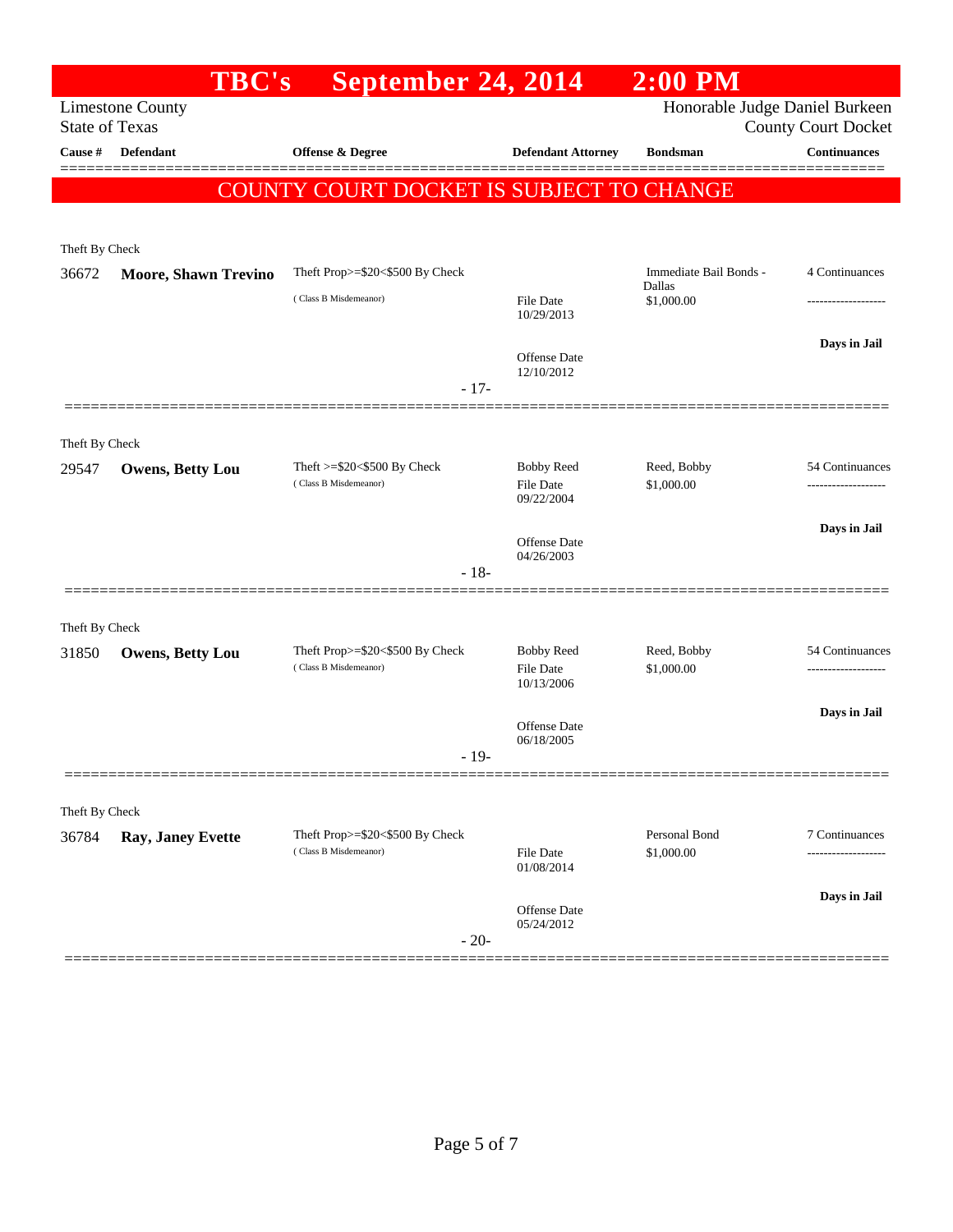| Honorable Judge Daniel Burkeen<br><b>Limestone County</b><br><b>State of Texas</b><br><b>County Court Docket</b><br><b>Continuances</b><br><b>Defendant</b><br>Offense & Degree<br>Cause #<br><b>Defendant Attorney</b><br><b>Bondsman</b><br>COUNTY COURT DOCKET IS SUBJECT TO CHANGE<br>Theft By Check<br>Ace Bail Bonds - Crockett<br>2 Continuances<br>Theft Prop>=\$20<\$500 By Check<br>34599<br>Reed, Terri L<br>(Class B Misdemeanor)<br><b>File Date</b><br>\$1,000.00<br>-------------------<br>08/12/2010<br>Days in Jail<br><b>Offense</b> Date<br>01/22/2009<br>$-21-$<br>Theft By Check<br>Personal Bond<br>Theft Prop>=\$20<\$500 By Check<br>36775<br>Rhodes, Edward<br>Wayne, Jr.<br>(Class B Misdemeanor)<br><b>File Date</b><br>\$1,000.00<br>01/08/2014<br>Days in Jail<br>Offense Date<br>05/24/2013<br>$-22-$<br>Theft By Check<br>Theft Prop>=\$20<\$500 By Check<br>Personal Bond<br>7 Continuances<br>36787<br><b>Thompson, Brooke</b><br><b>Delynn</b><br>(Class B Misdemeanor)<br><b>File Date</b><br>\$1,000.00<br>.<br>01/08/2014<br>Days in Jail<br>Offense Date<br>09/16/2012<br>$-23-$<br>Theft By Check<br>Personal Bond<br>Theft Prop>=\$20<\$500 By Check<br>4 Continuances<br>36169<br>Williams, Donna<br>(Class B Misdemeanor)<br><b>File Date</b><br>\$1,000.00<br>10/30/2012<br>Days in Jail<br><b>Offense</b> Date<br>12/31/2011<br>$-24-$ | <b>TBC's</b> | <b>September 24, 2014</b> | $2:00$ PM |                |
|------------------------------------------------------------------------------------------------------------------------------------------------------------------------------------------------------------------------------------------------------------------------------------------------------------------------------------------------------------------------------------------------------------------------------------------------------------------------------------------------------------------------------------------------------------------------------------------------------------------------------------------------------------------------------------------------------------------------------------------------------------------------------------------------------------------------------------------------------------------------------------------------------------------------------------------------------------------------------------------------------------------------------------------------------------------------------------------------------------------------------------------------------------------------------------------------------------------------------------------------------------------------------------------------------------------------------------------------------------------------------------|--------------|---------------------------|-----------|----------------|
|                                                                                                                                                                                                                                                                                                                                                                                                                                                                                                                                                                                                                                                                                                                                                                                                                                                                                                                                                                                                                                                                                                                                                                                                                                                                                                                                                                                    |              |                           |           |                |
|                                                                                                                                                                                                                                                                                                                                                                                                                                                                                                                                                                                                                                                                                                                                                                                                                                                                                                                                                                                                                                                                                                                                                                                                                                                                                                                                                                                    |              |                           |           |                |
|                                                                                                                                                                                                                                                                                                                                                                                                                                                                                                                                                                                                                                                                                                                                                                                                                                                                                                                                                                                                                                                                                                                                                                                                                                                                                                                                                                                    |              |                           |           |                |
|                                                                                                                                                                                                                                                                                                                                                                                                                                                                                                                                                                                                                                                                                                                                                                                                                                                                                                                                                                                                                                                                                                                                                                                                                                                                                                                                                                                    |              |                           |           |                |
|                                                                                                                                                                                                                                                                                                                                                                                                                                                                                                                                                                                                                                                                                                                                                                                                                                                                                                                                                                                                                                                                                                                                                                                                                                                                                                                                                                                    |              |                           |           |                |
|                                                                                                                                                                                                                                                                                                                                                                                                                                                                                                                                                                                                                                                                                                                                                                                                                                                                                                                                                                                                                                                                                                                                                                                                                                                                                                                                                                                    |              |                           |           |                |
|                                                                                                                                                                                                                                                                                                                                                                                                                                                                                                                                                                                                                                                                                                                                                                                                                                                                                                                                                                                                                                                                                                                                                                                                                                                                                                                                                                                    |              |                           |           |                |
|                                                                                                                                                                                                                                                                                                                                                                                                                                                                                                                                                                                                                                                                                                                                                                                                                                                                                                                                                                                                                                                                                                                                                                                                                                                                                                                                                                                    |              |                           |           |                |
|                                                                                                                                                                                                                                                                                                                                                                                                                                                                                                                                                                                                                                                                                                                                                                                                                                                                                                                                                                                                                                                                                                                                                                                                                                                                                                                                                                                    |              |                           |           |                |
|                                                                                                                                                                                                                                                                                                                                                                                                                                                                                                                                                                                                                                                                                                                                                                                                                                                                                                                                                                                                                                                                                                                                                                                                                                                                                                                                                                                    |              |                           |           | 6 Continuances |
|                                                                                                                                                                                                                                                                                                                                                                                                                                                                                                                                                                                                                                                                                                                                                                                                                                                                                                                                                                                                                                                                                                                                                                                                                                                                                                                                                                                    |              |                           |           |                |
|                                                                                                                                                                                                                                                                                                                                                                                                                                                                                                                                                                                                                                                                                                                                                                                                                                                                                                                                                                                                                                                                                                                                                                                                                                                                                                                                                                                    |              |                           |           |                |
|                                                                                                                                                                                                                                                                                                                                                                                                                                                                                                                                                                                                                                                                                                                                                                                                                                                                                                                                                                                                                                                                                                                                                                                                                                                                                                                                                                                    |              |                           |           |                |
|                                                                                                                                                                                                                                                                                                                                                                                                                                                                                                                                                                                                                                                                                                                                                                                                                                                                                                                                                                                                                                                                                                                                                                                                                                                                                                                                                                                    |              |                           |           |                |
|                                                                                                                                                                                                                                                                                                                                                                                                                                                                                                                                                                                                                                                                                                                                                                                                                                                                                                                                                                                                                                                                                                                                                                                                                                                                                                                                                                                    |              |                           |           |                |
|                                                                                                                                                                                                                                                                                                                                                                                                                                                                                                                                                                                                                                                                                                                                                                                                                                                                                                                                                                                                                                                                                                                                                                                                                                                                                                                                                                                    |              |                           |           |                |
|                                                                                                                                                                                                                                                                                                                                                                                                                                                                                                                                                                                                                                                                                                                                                                                                                                                                                                                                                                                                                                                                                                                                                                                                                                                                                                                                                                                    |              |                           |           |                |
|                                                                                                                                                                                                                                                                                                                                                                                                                                                                                                                                                                                                                                                                                                                                                                                                                                                                                                                                                                                                                                                                                                                                                                                                                                                                                                                                                                                    |              |                           |           |                |
|                                                                                                                                                                                                                                                                                                                                                                                                                                                                                                                                                                                                                                                                                                                                                                                                                                                                                                                                                                                                                                                                                                                                                                                                                                                                                                                                                                                    |              |                           |           |                |
|                                                                                                                                                                                                                                                                                                                                                                                                                                                                                                                                                                                                                                                                                                                                                                                                                                                                                                                                                                                                                                                                                                                                                                                                                                                                                                                                                                                    |              |                           |           |                |
|                                                                                                                                                                                                                                                                                                                                                                                                                                                                                                                                                                                                                                                                                                                                                                                                                                                                                                                                                                                                                                                                                                                                                                                                                                                                                                                                                                                    |              |                           |           |                |
|                                                                                                                                                                                                                                                                                                                                                                                                                                                                                                                                                                                                                                                                                                                                                                                                                                                                                                                                                                                                                                                                                                                                                                                                                                                                                                                                                                                    |              |                           |           |                |
|                                                                                                                                                                                                                                                                                                                                                                                                                                                                                                                                                                                                                                                                                                                                                                                                                                                                                                                                                                                                                                                                                                                                                                                                                                                                                                                                                                                    |              |                           |           |                |
|                                                                                                                                                                                                                                                                                                                                                                                                                                                                                                                                                                                                                                                                                                                                                                                                                                                                                                                                                                                                                                                                                                                                                                                                                                                                                                                                                                                    |              |                           |           |                |